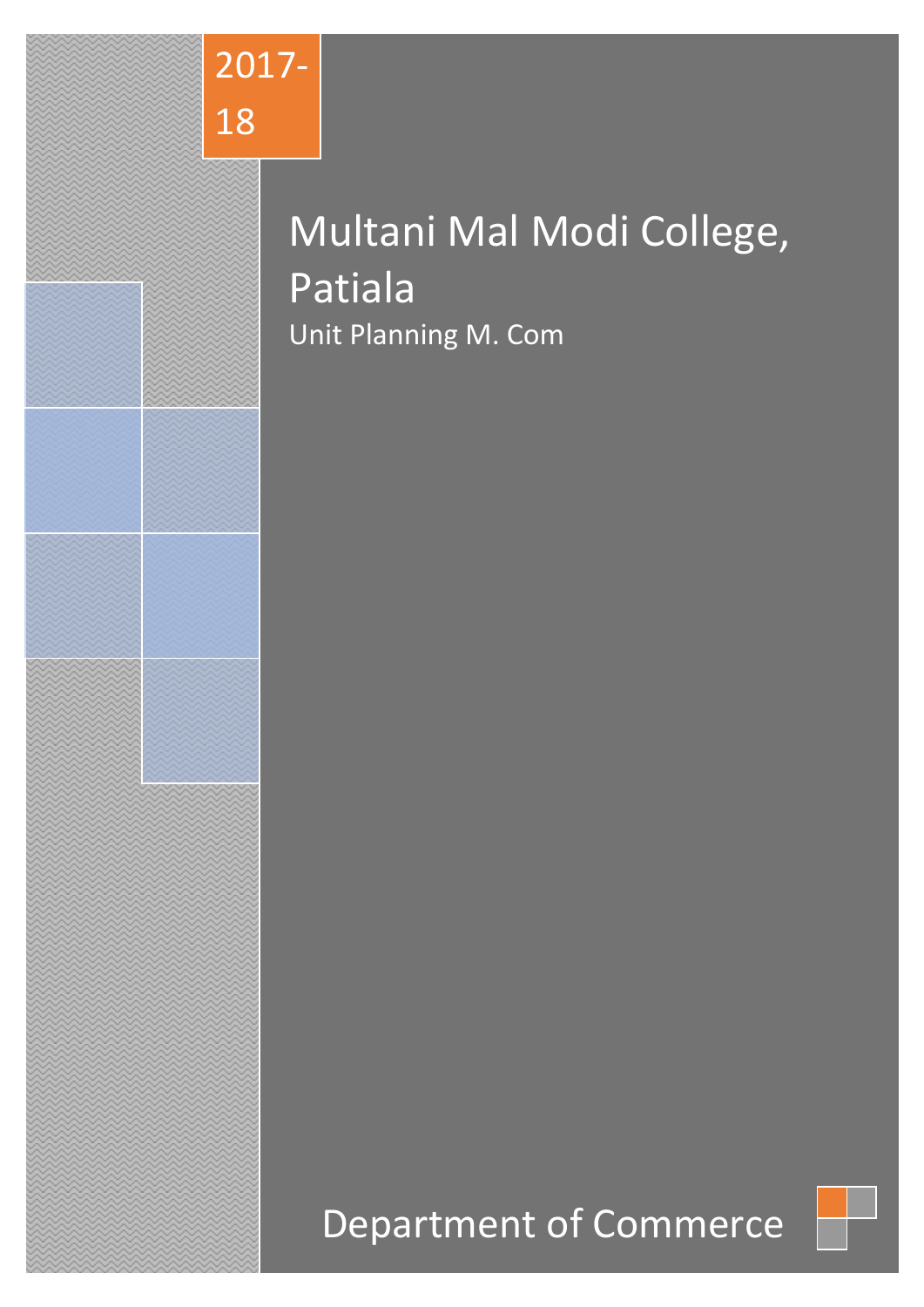### **M.Com-I SEMESTER-1st**

### **Paper: MC 101**

### **Subject: Management Concept &OrganisationalBehaviour**



| <b>Mode of Assessment</b> |                         |                        |  |
|---------------------------|-------------------------|------------------------|--|
| Sr. No.                   | <b>Component</b>        | Weightage              |  |
|                           | Mid Semester Test (MST) | 40% (Average of 2 MST) |  |
|                           | Written Assignments     | 40%                    |  |
|                           | Attendance              | 20%                    |  |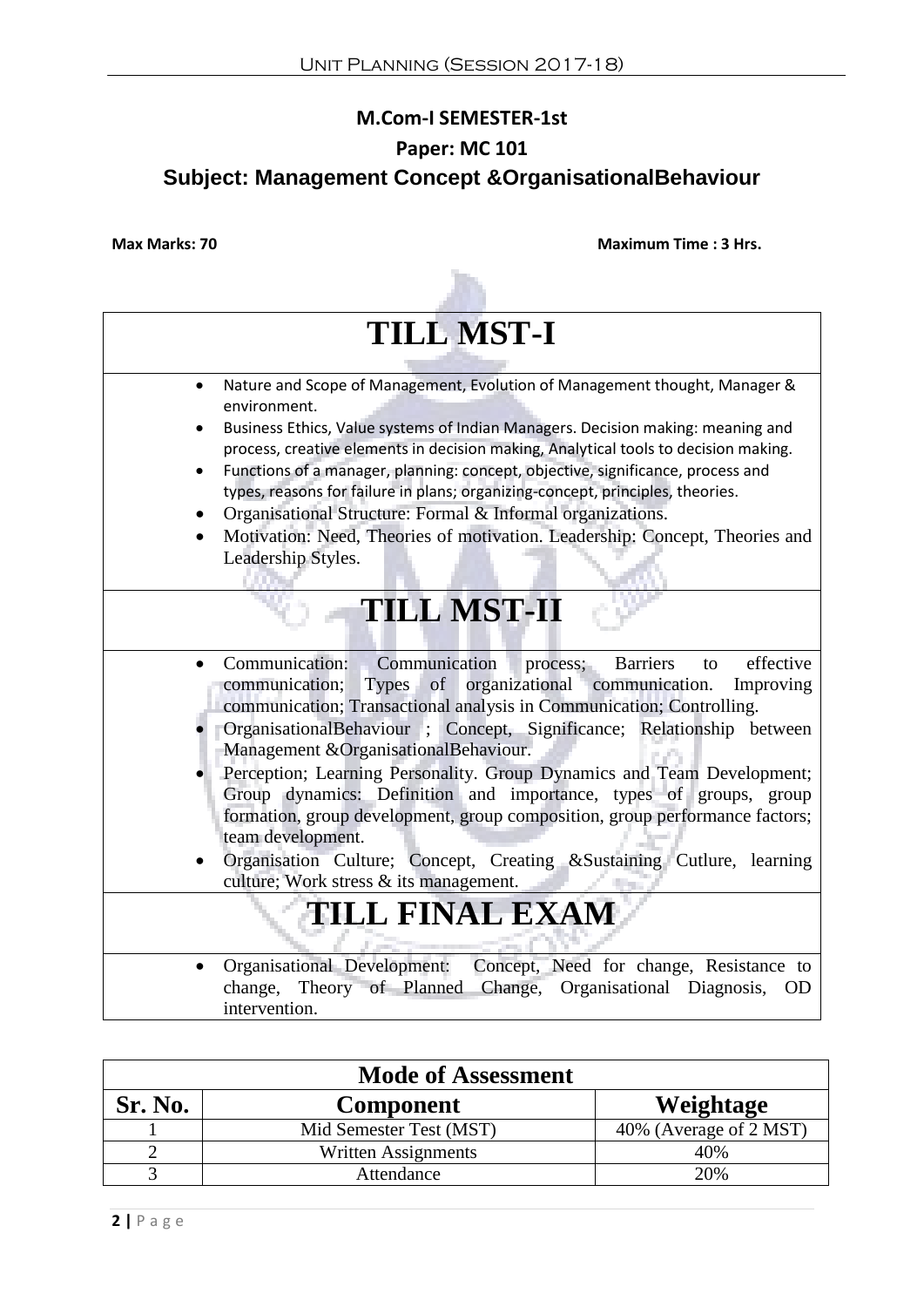#### **M.Com-I SEMESTER-1st**

### **Paper: MC 102**

### **Subject: ACCOUNTING FOR MANAGERIAL DECISIONS**

**Max Marks: 70 Maximum Time : 3 Hrs.**

## **TILL MST-I** Nature and attributes of Financial Statements, Analysis and interpretation of Financial Statements, Techniques of analysis; comparative statements, common size statements, trend analysis, ratio analysis and AS 20.

- Fund flow and cash flow analysis (with special reference to AS 3).
- Traditional Cost Management System: Concept, Factors Affecting Cost Management, Cost Assignment.

## **TILL MST-II**

- Applications of Marginal Costing and Cost Volume Profit analysis for decision making.
- Strategic Cost Management (SCM): Concept and Philosophy, Key elements in SCM, Value Chain Analysis, Strategic Positioning and Cost Driver Analysis.
- Cost Management and Performance Evaluation: Evaluation criteria; Return on Cash Systems.
- The Balanced Score card; Strategic Based Control: concept, process, implementation of Balanced Score card, Challenges in implementation of Balanced Score card.
- Budgetary Control: Concept, types and Process.

## **TILL FINAL EXAM**

 Introduction to Performance Budgeting and Zero Base Budgeting. Uniform Costing & Inter-Firm Comparison, Responsibility Accounting.

| <b>Mode of Assessment</b> |                         |                        |
|---------------------------|-------------------------|------------------------|
| Sr. No.                   | <b>Component</b>        | Weightage              |
|                           | Mid Semester Test (MST) | 40% (Average of 2 MST) |
|                           | Written Assignments     | 40%                    |
|                           | Attendance              | 20%                    |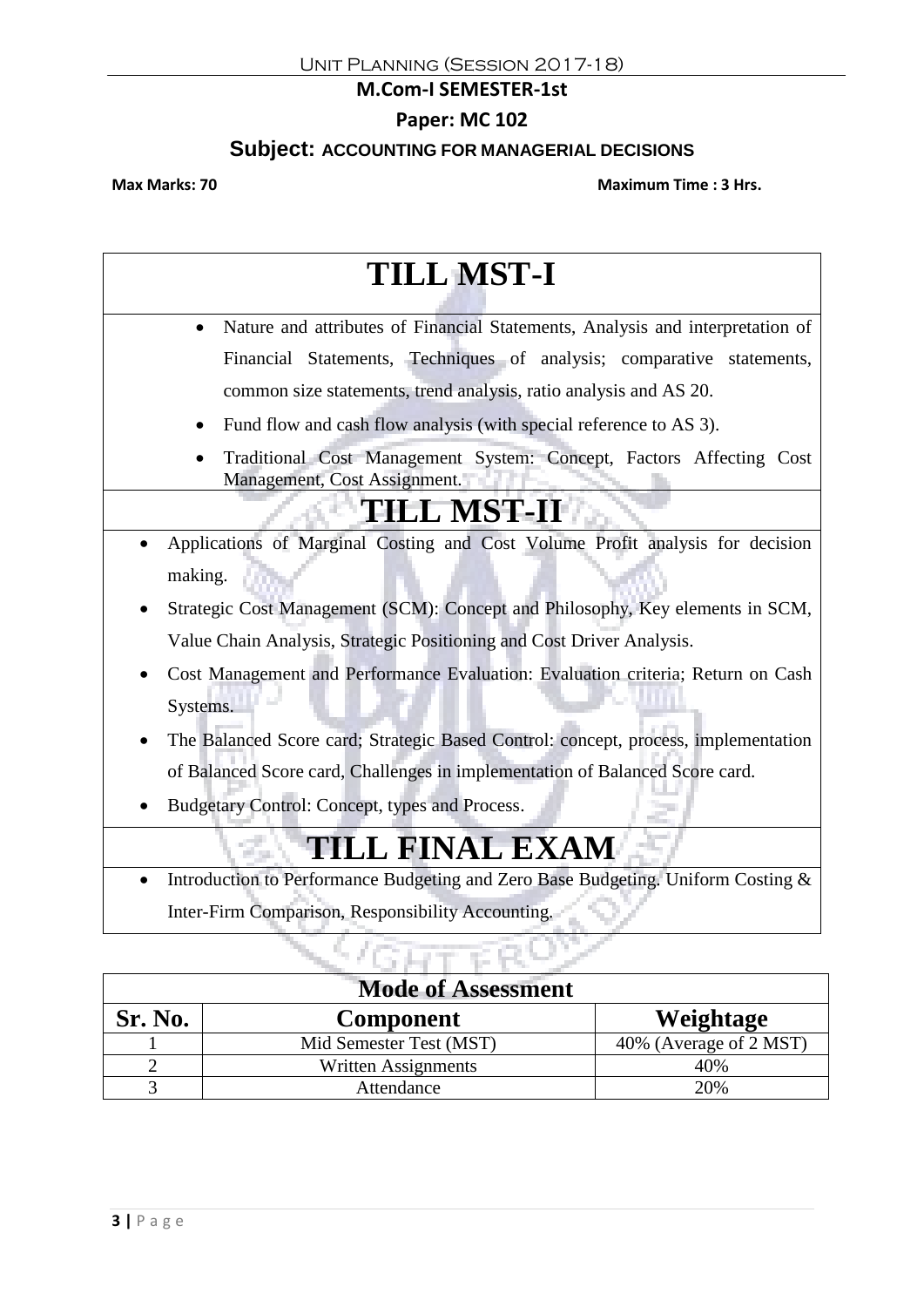## **M.Com-I SEMESTER-1st Paper: MC 103 Subject: Business Economics**

**Max Marks: 70 Maximum Time : 3 Hrs.**

### **TILL MST-I** Nature and scope of Business Economics: Objective of firm; Economic theory; Fundamental economic concepts: Incremental principle, opportunity cost principle discounting principle, equi-marginal principle. Demand Analysis: Individual and market demand functions; Law of demand, determinants of demand; Theory of Consumer Choice: Cardinal utility approach, indifference approach, Revealed preference and theory of consumer choice under risk. Demand estimation for major consumer durable and non-durable products; Elasticity of demand: Price elasticity, income elasticity and cross elasticity. Demand forecasting techniques. **TILL MST-II** • Production Theory: Production function: production with one and two variable inputs; Stages of production; Short and long run cost functions: their nature, shape and interrelationship. Law of variable proportions; Law of returns to scale. Price Determination under different Market Conditions: Characteristics of different market structures; Price determination and firm's equilibrium in short-run and longrun under perfect competition, monopolistic competition, oligopoly and monopoly. • Price Practices: Methods of price determination in practice; pricing of multiple products; price discrimination; International price discrimination and dumping: Transfer pricing. Classical, and Keynesian theory of income and employment, Theory of consumption and investment spending, multiplier-accelerator interaction; Business Cycles: Nature and phases of a business cycle **TILL FINAL EXAM** Theories of business cycle: Cobweb, Samulson and Hicks Theories. Inflation: Definition, characteristics and types inflation in term of demand pull and cost push factors, effects of inflation.

| <b>Mode of Assessment</b> |                         |                        |  |
|---------------------------|-------------------------|------------------------|--|
| Sr. No.                   | <b>Component</b>        | Weightage              |  |
|                           | Mid Semester Test (MST) | 40% (Average of 2 MST) |  |
|                           | Written Assignments     | 40%                    |  |
|                           | Attendance              | 20%                    |  |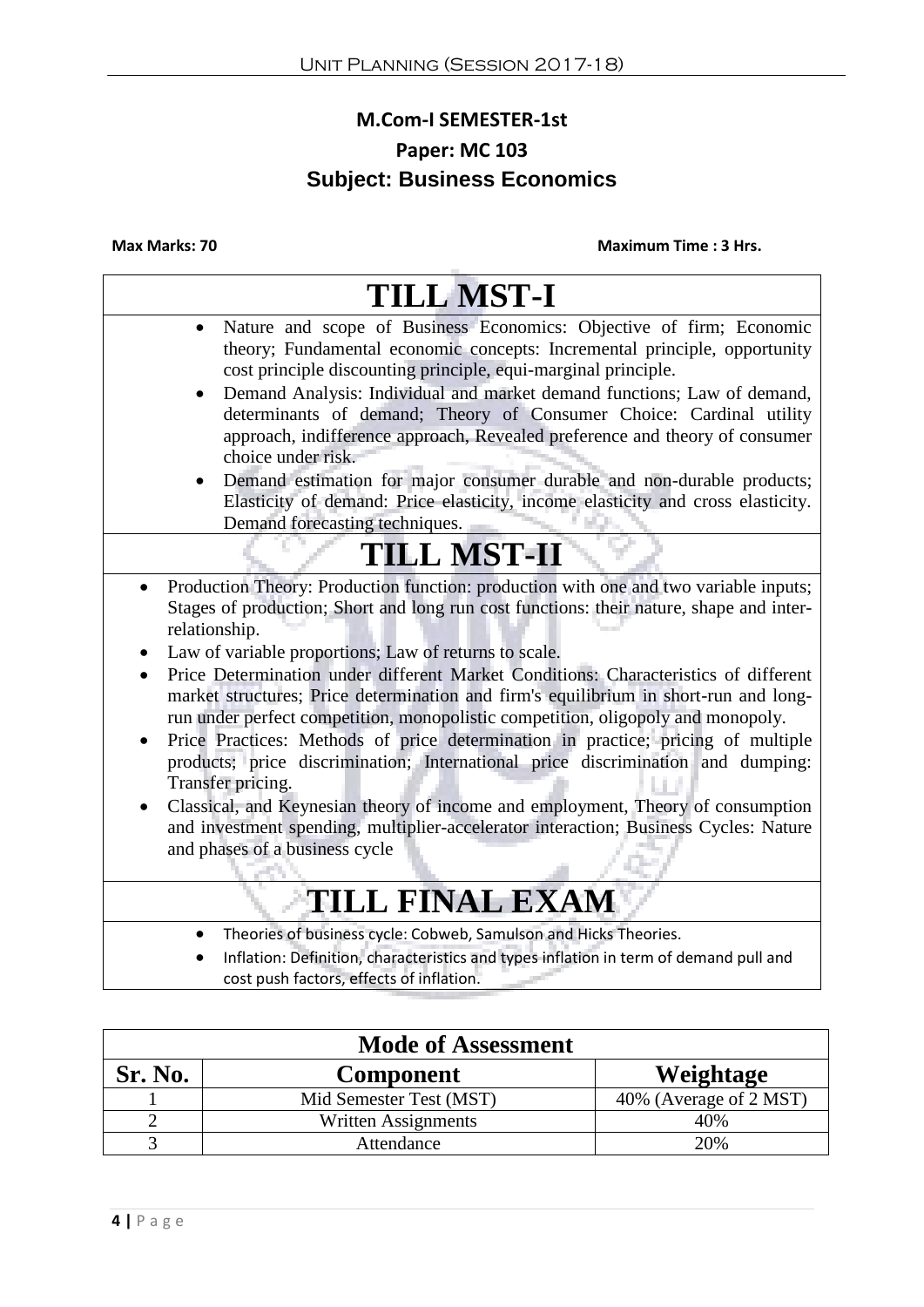#### **M.Com-I SEMESTER-1st**

### **Paper: MC 104**

## **Subject: E-Commerce**

| <b>TILL MST-I</b>                                                                                                                                                                                                                                                                                                                                                                                                                                                                                                                                                                                                                                   |
|-----------------------------------------------------------------------------------------------------------------------------------------------------------------------------------------------------------------------------------------------------------------------------------------------------------------------------------------------------------------------------------------------------------------------------------------------------------------------------------------------------------------------------------------------------------------------------------------------------------------------------------------------------|
| Introduction to E-Commerce: Meaning and concept, Importance in the context<br>of today's business, technical components, functions, advantages of e-<br>commerce as compared with traditional system of commerce, disadvantages<br>and scope of E-Commerce, difference between e-commerce and e-business,<br>Internet and its relation to e-commerce. State of e-commerce in India,<br>problems and opportunities of e-commerce in India.<br>Framework of E-Commerce: B2B, B2C, C2C, C2B. Supply Chain<br>Management, product and service digitization                                                                                              |
| <b>TILL MST-II</b>                                                                                                                                                                                                                                                                                                                                                                                                                                                                                                                                                                                                                                  |
| Planning Online-Business: Web sites as market place, E -commerce, pure online vs.<br>brick and click business.<br>Operations of E Commerce: Electronic Payment Systems : Special features required<br>in payment systems for e-commerce ; types of e-payment system; cash and currency<br>servers, e-cheques, credit cards, smart cards, electronic purses and debit cards.<br>Risk management options for e - payment systems.<br>E-Marketing: Concept, types of e-marketing, means of advertising [Banner, Pop-up,<br>$\bullet$<br>sponsored link, email], e-branding.<br>E-Finance: Areas of e-financing: e-banking and e-trading; E-Accounting. |
| <b>TILL FINAL EXAM</b>                                                                                                                                                                                                                                                                                                                                                                                                                                                                                                                                                                                                                              |
| Security and Legal Aspects of E-Commerce: Threats in E-Commerce, Security<br>of Clients and Service-Provider; Cyber Law - Information Technology Act<br>2000: An overview of major provisions in India                                                                                                                                                                                                                                                                                                                                                                                                                                              |
|                                                                                                                                                                                                                                                                                                                                                                                                                                                                                                                                                                                                                                                     |

| <b>Mode of Assessment</b> |                            |                        |
|---------------------------|----------------------------|------------------------|
| Sr. No.                   | <b>Component</b>           | Weightage              |
|                           | Mid Semester Test (MST)    | 40% (Average of 2 MST) |
|                           | <b>Written Assignments</b> | 40%                    |
|                           | Attendance                 | 20%                    |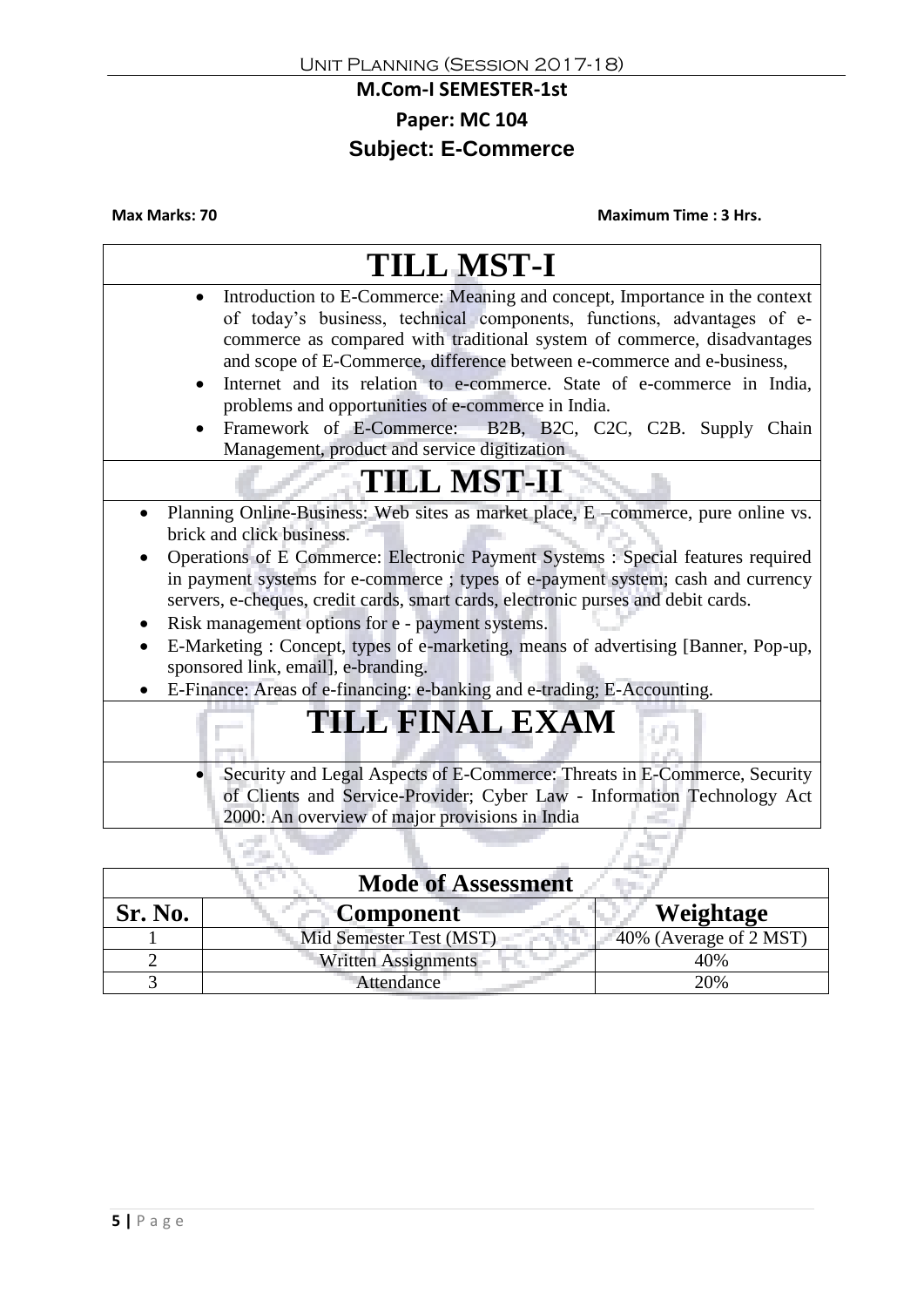### **M.Com-I SEMESTER-1st Paper: MC 105 (ii) Subject: Financial Management**



| <b>Mode of Assessment</b>                |                         |                        |  |
|------------------------------------------|-------------------------|------------------------|--|
| Sr. No.<br>Weightage<br><b>Component</b> |                         |                        |  |
|                                          | Mid Semester Test (MST) | 40% (Average of 2 MST) |  |
|                                          | Written Assignments     | 40%                    |  |
|                                          | Attendance              | 20%                    |  |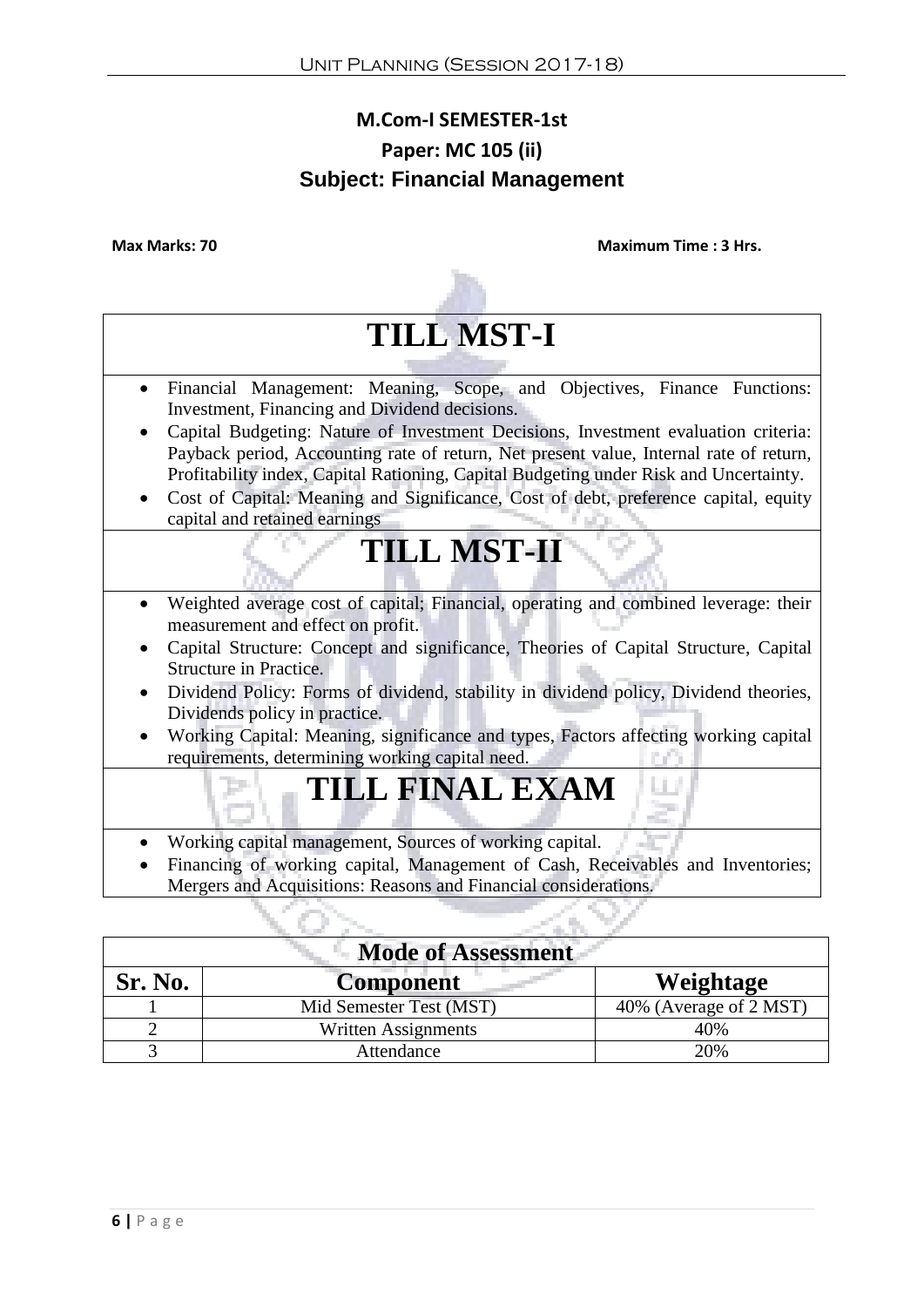### **M.Com-I SEMESTER-2nd Paper: MC 201 Subject: Advanced Accounting**

**Max Marks: 70 Maximum Time : 3 Hrs.**

## **TILL MST-I** Accounting Standards: Purpose , Development of International and Indian Accounting Standards. Convergence of Indian Accounting Standards with International Accounting Standards.  $\bullet$  Indian Accounting Standards 1, 2, 10, 17, 19, 25 and 26. • International Financial Reporting Standards 1, 3, 4, 10 and 12. **TILL MST-II** Corporate Reporting Practices in India and its evaluation. Creative Accounting: Concept and implications. Accounting for Price Level Changes: Nature and Techniques; Accounting for Human Resources: Need, Models for Valuation. Areas of Corporate Social Performance: Measurement and Public reporting of Corporate Social Performance. • Environment Accounting. Contemporary Issues in Accounting: Value chain analysis; Activity Based Costing, Activity Based Budgeting **TILL FINAL EXAM** Target and Life-Cycle Costing. Kaizen Costing, Back Flush Costing. .

| <b>Mode of Assessment</b>                       |                            |                        |  |
|-------------------------------------------------|----------------------------|------------------------|--|
| <b>Sr. No.</b><br><b>Component</b><br>Weightage |                            |                        |  |
|                                                 | Mid Semester Test (MST)    | 40% (Average of 2 MST) |  |
|                                                 | <b>Written Assignments</b> | 40%                    |  |
|                                                 | Attendance                 | 20%                    |  |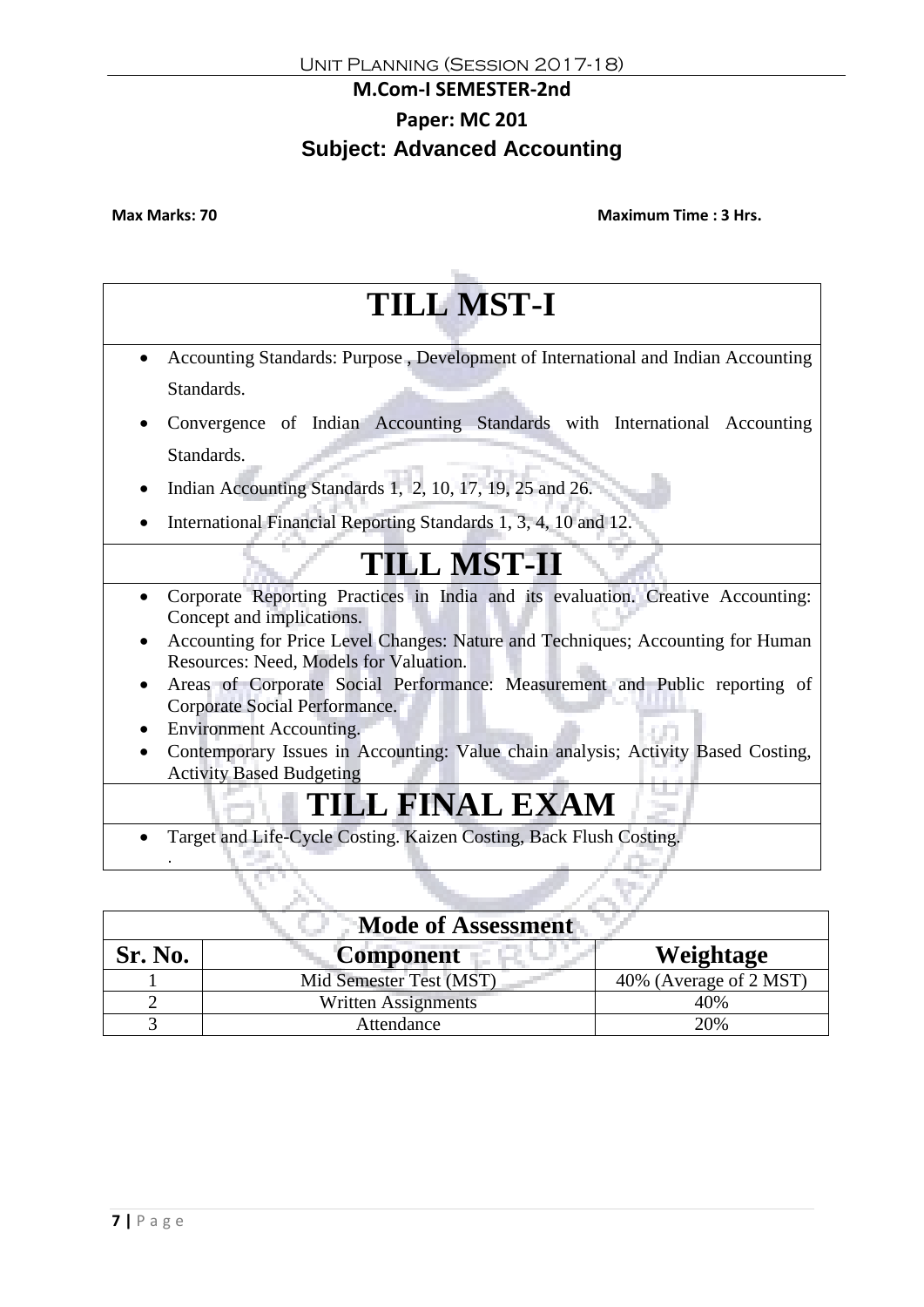## **M.Com-I SEMESTER-2nd Paper: MC 202 Subject: Business Environment**



| <b>Mode of Assessment</b> |                         |                        |
|---------------------------|-------------------------|------------------------|
| Sr. No.                   | <b>Component</b>        | Weightage              |
|                           | Mid Semester Test (MST) | 40% (Average of 2 MST) |
|                           | Written Assignments     | 40%                    |
|                           | Attendance              | 20%                    |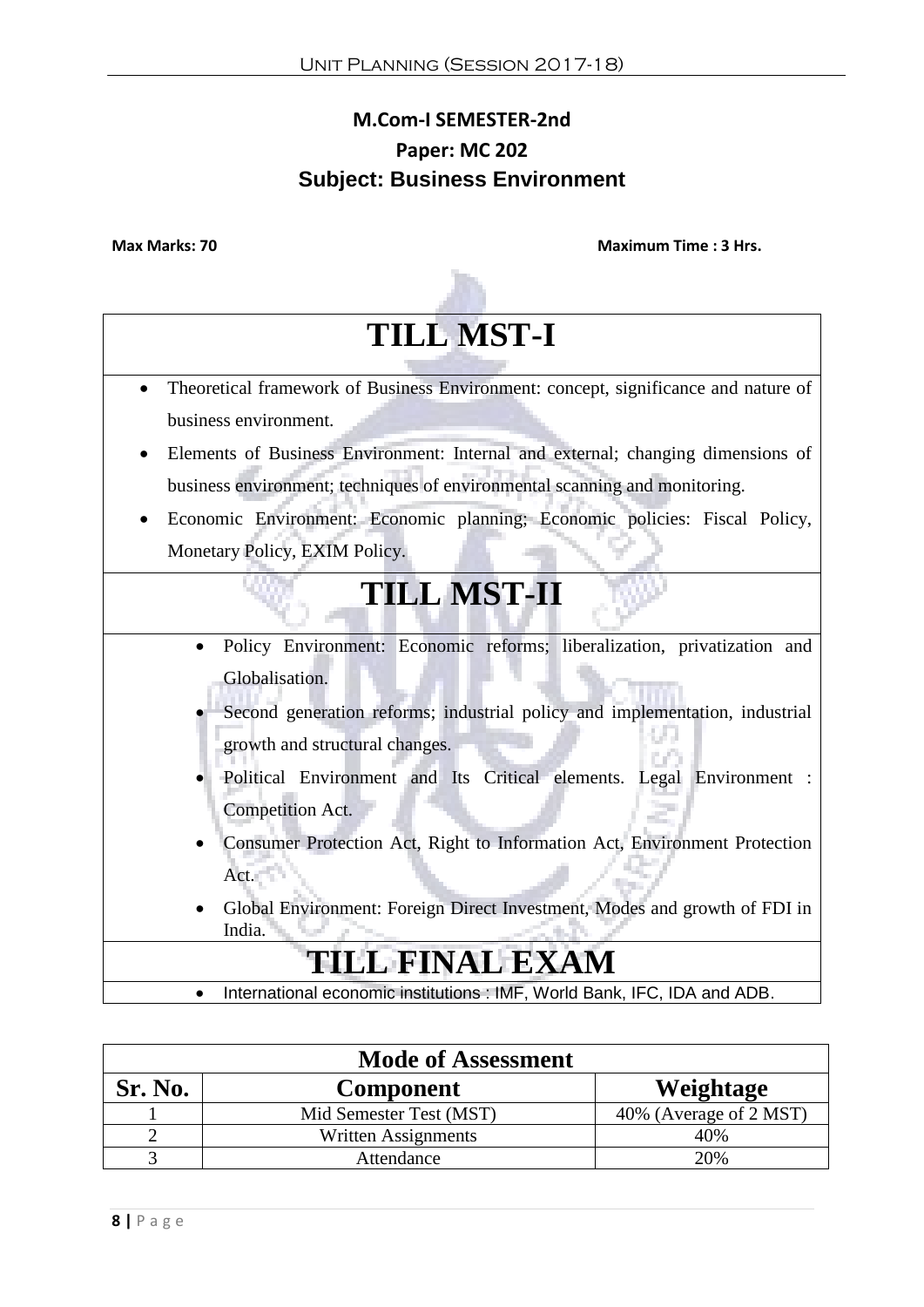#### **M.Com-I SEMESTER-2nd**

### **Paper: MC 203**

## **Subject: Research Methodology & Statistical Techniques**

| <b>TILL MST-I</b>                                                                                                                                                                                                                  |
|------------------------------------------------------------------------------------------------------------------------------------------------------------------------------------------------------------------------------------|
| Introduction to Research: Nature, Objectives, Types & Utility, Process of<br>Research.                                                                                                                                             |
| Hypothesis: Meaning, Nature, Importance, Types, Criteria for Construction of<br>Hypothesis, sources of deriving hypothesis. Data Collection Methods: Primary<br>Sources: Observation, Interview, Questionnaire, Schedules, Survey. |
| Secondary Sources: Types and sources of locating secondary data and<br>computer assisted information acquisition                                                                                                                   |
| <b>TILL MST-II</b>                                                                                                                                                                                                                 |
| Sampling Methods: Probability and non probability methods; sampling frame,<br>sampling design, sampling and non sampling errors, size of a sample.                                                                                 |
| Statistical Analysis of Data: Probability distributions: Binomial, Poisson and<br>Normal distributions. Testing of Hypothesis: Procedure, Measuring power of<br>test.                                                              |
| Tests of Hypothesis: Parametric and non parametric tests different test of<br>significance type I $&$ II errors.                                                                                                                   |
| Statistical tests: Chi square, t-test, f-test, z-test & Kandal's co-efficient of<br>concordance(w-test), Kruksalwallis H test, Wald wolfowitz test.                                                                                |
| TILL FINAL EXAM<br>UO.                                                                                                                                                                                                             |
| Report writing: Mechanics of report writing, preliminary pages, Main body,<br>appendices.                                                                                                                                          |
|                                                                                                                                                                                                                                    |

|         | <b>Mode of Assessment</b>  |                        |
|---------|----------------------------|------------------------|
| Sr. No. | <b>Component</b>           | Weightage              |
|         | Mid Semester Test (MST)    | 40% (Average of 2 MST) |
|         | <b>Written Assignments</b> | 40%                    |
|         | Attendance                 | 20%                    |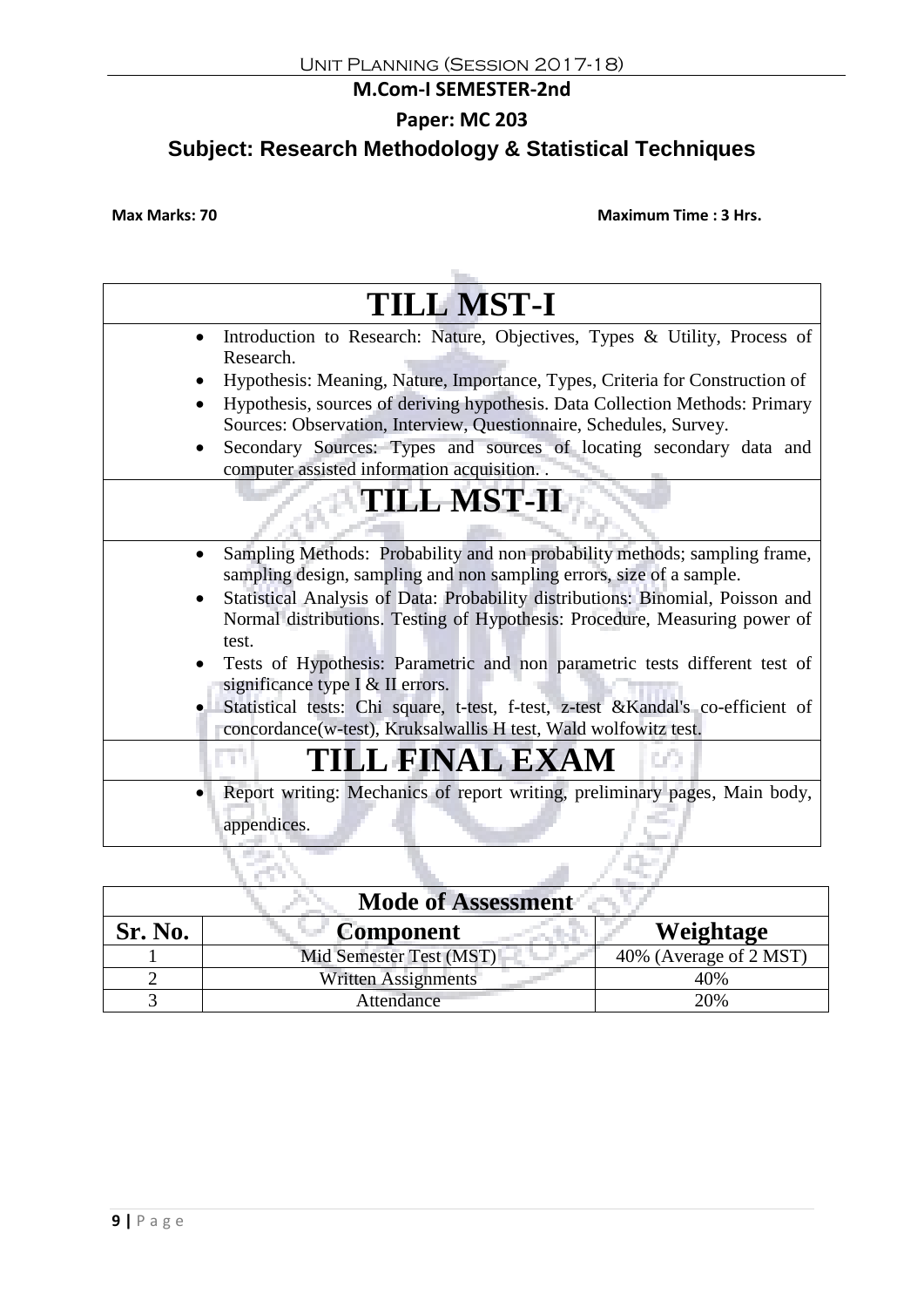## **M.Com-I SEMESTER-2nd Paper: MC 205 (ii) Subject: Financial Institutions and Markets**



|         | <b>Mode of Assessment</b>  |                        |
|---------|----------------------------|------------------------|
| Sr. No. | <b>Component</b>           | Weightage              |
|         | Mid Semester Test (MST)    | 40% (Average of 2 MST) |
|         | <b>Written Assignments</b> | 40%                    |
|         | Attendance                 | 20%                    |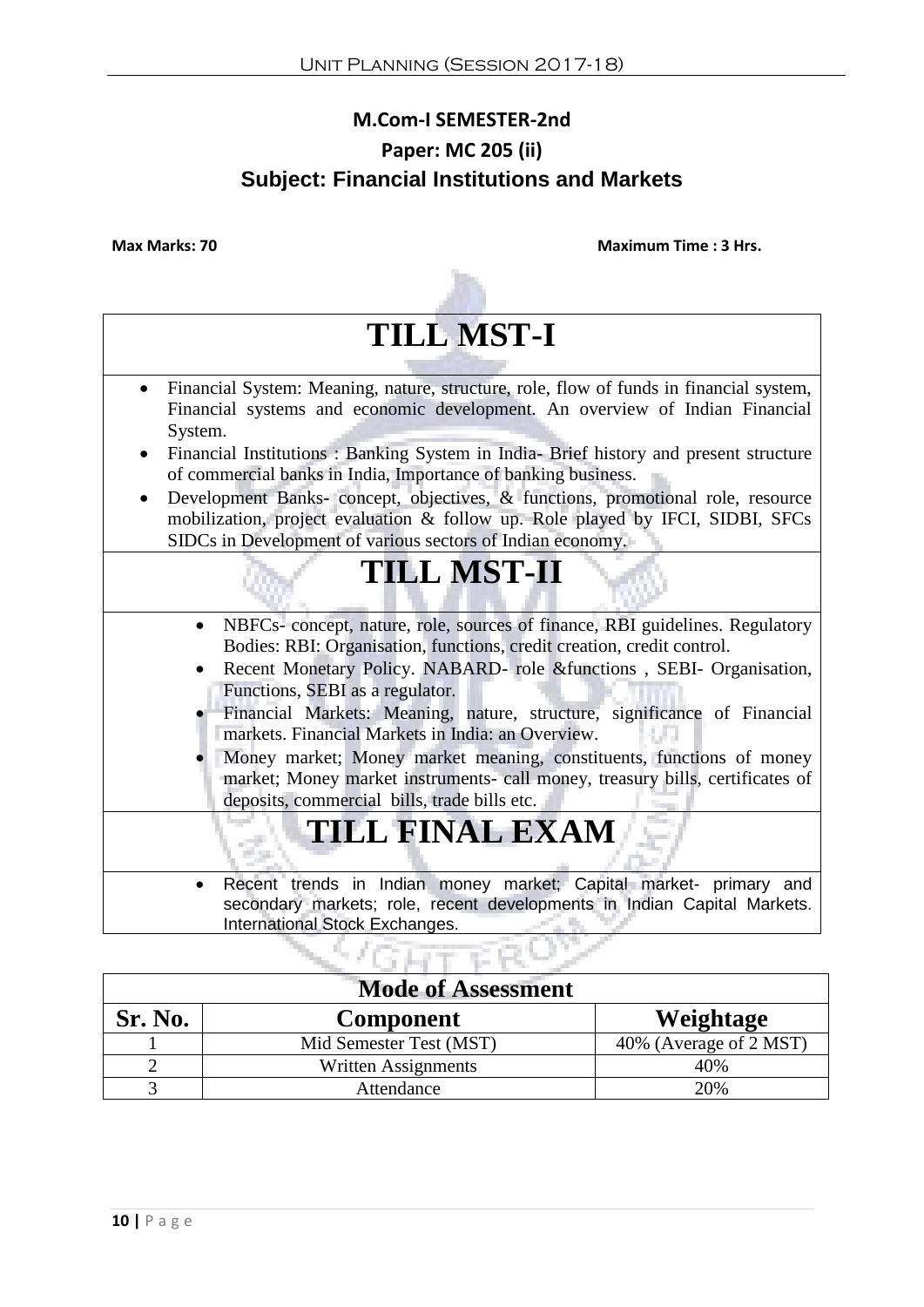#### **M.Com-II SEMESTER-3rd**

## **Paper: MC 301**

### **Subject: Strategic Cost Management**

**Max Marks: 70 Maximum Time : 3 Hrs.**

# **TILL MST-I**

- Traditional Costing System: Cost Management System; Concept, Factors Affecting Cost Management.
- Cost Assignment; Direct Tracing, Driver Tracing, Allocation, Cost Behaviour; Basics; Resources, Activities and Cost Behaviour.
- Strategic Cost Management (SCM): Concept and Philosophy, Key elements in SCM.
- Value Chain Analysis, Strategic Positioning and Cost Driver Analysis.

## **TILL MST-II**

- Contemporary Cost Management: Activity Based Costing; Concept, rationale, issues, limitations. Design and Implementation of Activity Based Costing.
- Activity Based Management and Activity Based Budgeting: Target Costing, Cycle Costing, Kaizen Costing, Back Flush Costing.
- Cost Management and Performance Evaluation, Evaluation criterion; Return on Cash Systems.
- The Balanced Scorecard; Strategic Based Control; concept, process, implementation of Balanced Scorecard, Challenges in implementation of Balanced Scorecard.

## **TILL FINAL EXAM**

- **•** Transfer Pricing and Divisional Performance.
- Transfer Pricing in International Business.

m.

C POS

| <b>Mode of Assessment</b> |                            |                        |
|---------------------------|----------------------------|------------------------|
| Sr. No.                   | <b>Component</b>           | Weightage              |
|                           | Mid Semester Test (MST)    | 40% (Average of 2 MST) |
|                           | <b>Written Assignments</b> | 40%                    |
|                           | Attendance                 | 20%                    |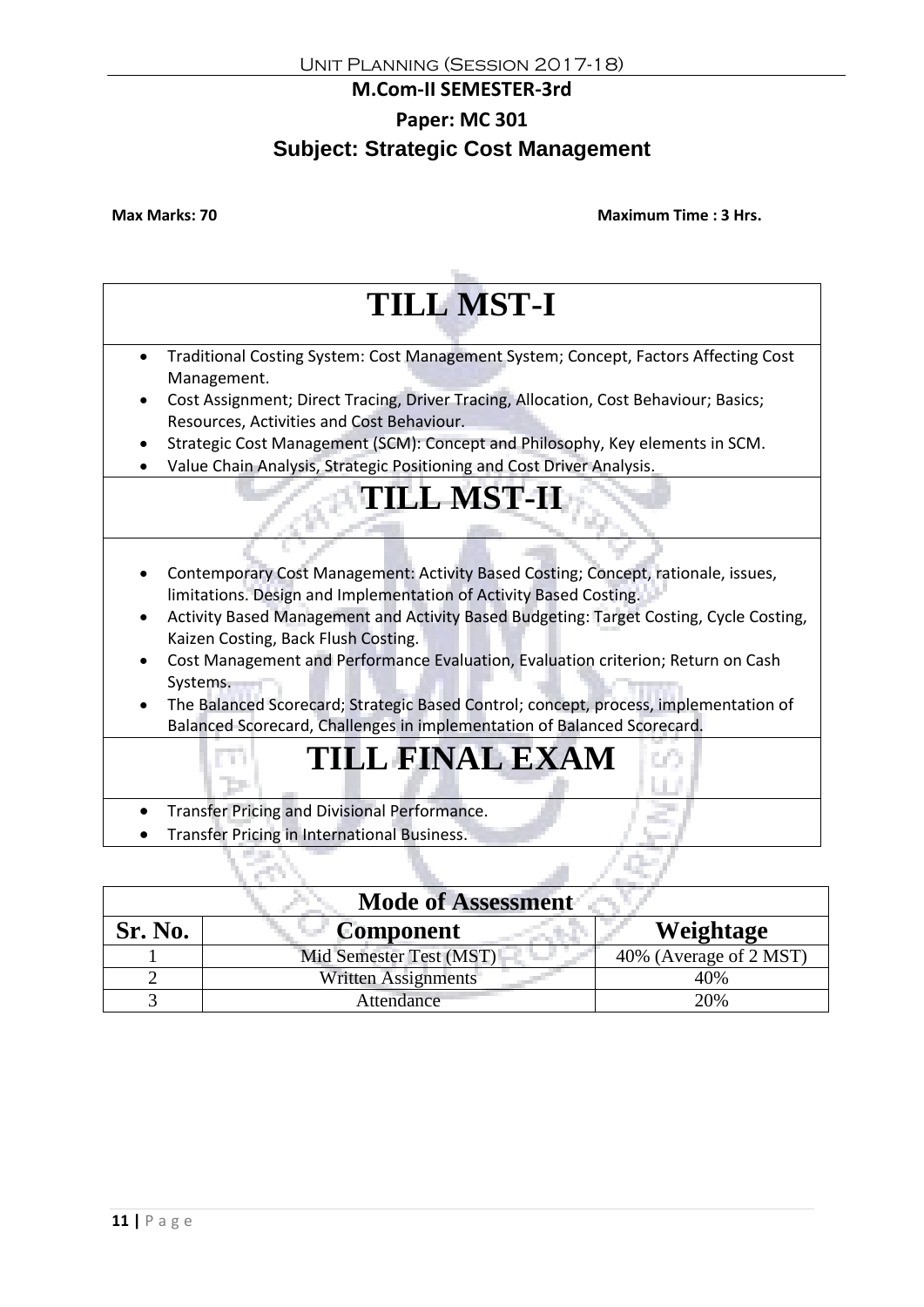## **M.Com-II SEMESTER-3rd Paper: MC 302 Subject: Corporate Legal Framework**

**Max Marks: 70 Maximum Time : 3 Hrs.**



competitive agreements.

| <b>Mode of Assessment</b> |                            |                        |
|---------------------------|----------------------------|------------------------|
| Sr. No.                   | Component                  | Weightage              |
|                           | Mid Semester Test (MST)    | 40% (Average of 2 MST) |
|                           | <b>Written Assignments</b> | 40%                    |
|                           | Attendance                 | 20%                    |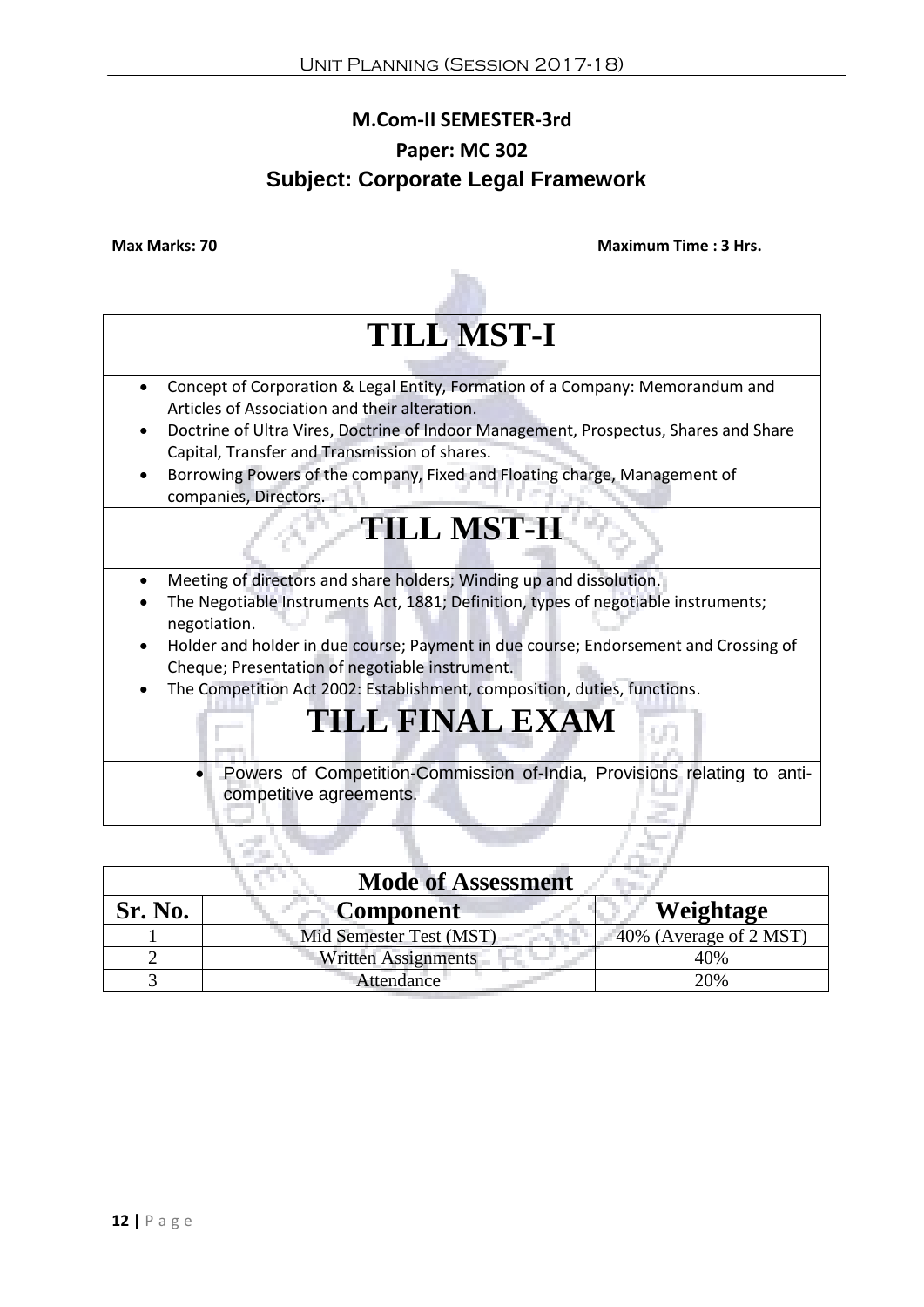## **M.Com-II SEMESTER-3rd Paper: MC 303 Subject: Direct Tax Laws**

**Max Marks: 70 Maximum Time : 3 Hrs.**

# **TILL MST-I**

- Definitions, Basis of Charge-Determination of Residential Status under Income Tax Act 1961.
- Computation of Income under various Heads (Salaries, House Property, Profits and Gains from Business and Profession, Capital Gains, Income from Other Sources).

## **TILL MST-II**

- Set Off and Carry Forward Losses
- Income of other persons to be included in Assessee's Total Income.
- Deduction out of Gross Total Income.

en<br>Kana

## **TILL FINAL EXAM**

 Computation of Income: in case of individuals, HUF, Partnership Firms, Companies.

|         | <b>Mode of Assessment</b>  |                        |
|---------|----------------------------|------------------------|
| Sr. No. | <b>Component</b>           | Weightage              |
|         | Mid Semester Test (MST)    | 40% (Average of 2 MST) |
|         | <b>Written Assignments</b> | 40%                    |
|         | Attendance                 | 20%                    |

**HTTEON**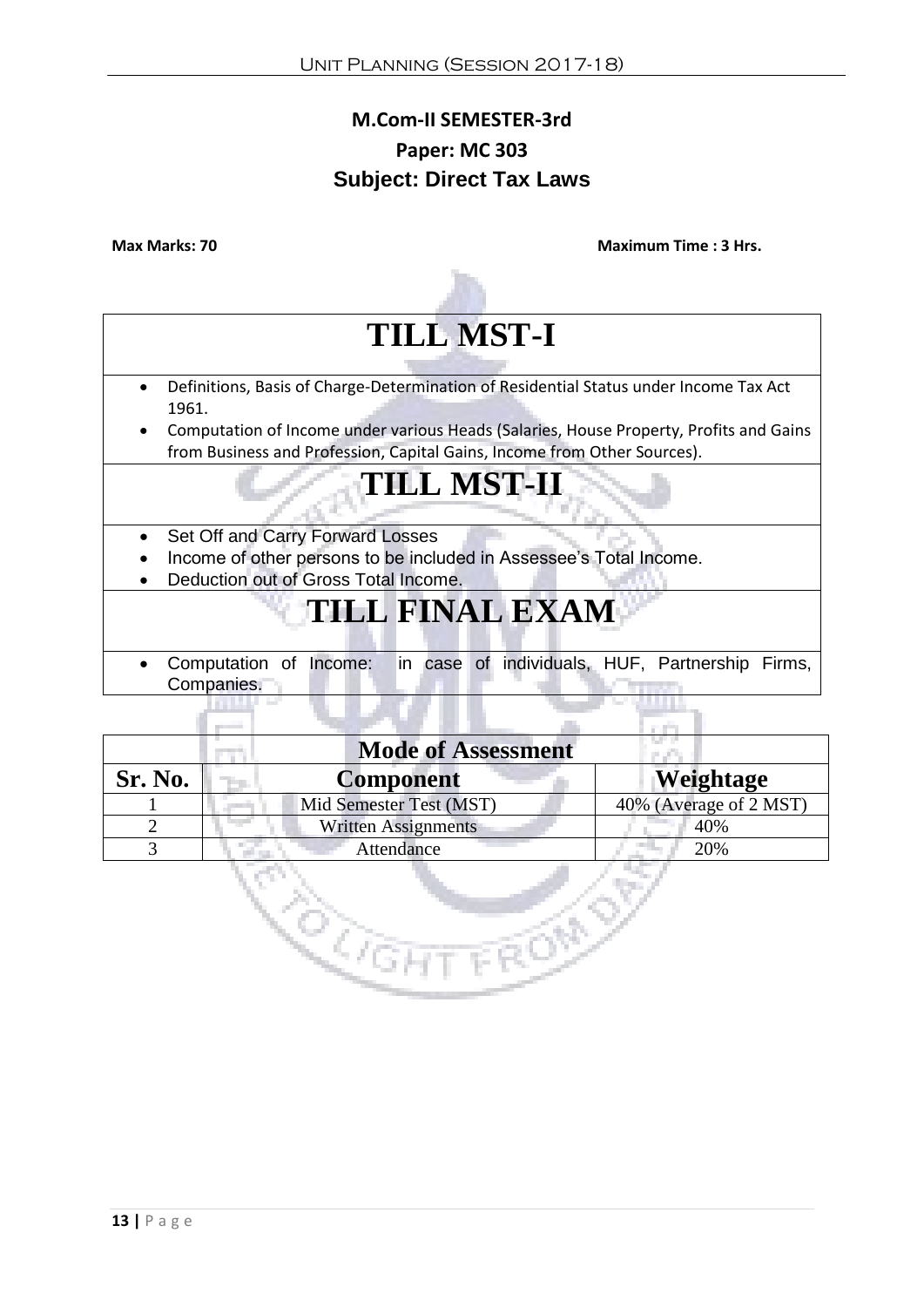## **M.Com-II SEMESTER-3rd Paper: MC 304 Subject: Marketing Management**



| <b>Mode of Assessment</b> |                         |                        |  |
|---------------------------|-------------------------|------------------------|--|
| Sr. No.                   | <b>Component</b>        | Weightage              |  |
|                           | Mid Semester Test (MST) | 40% (Average of 2 MST) |  |
|                           | Written Assignments     | 40%                    |  |
|                           | Attendance              | 20%                    |  |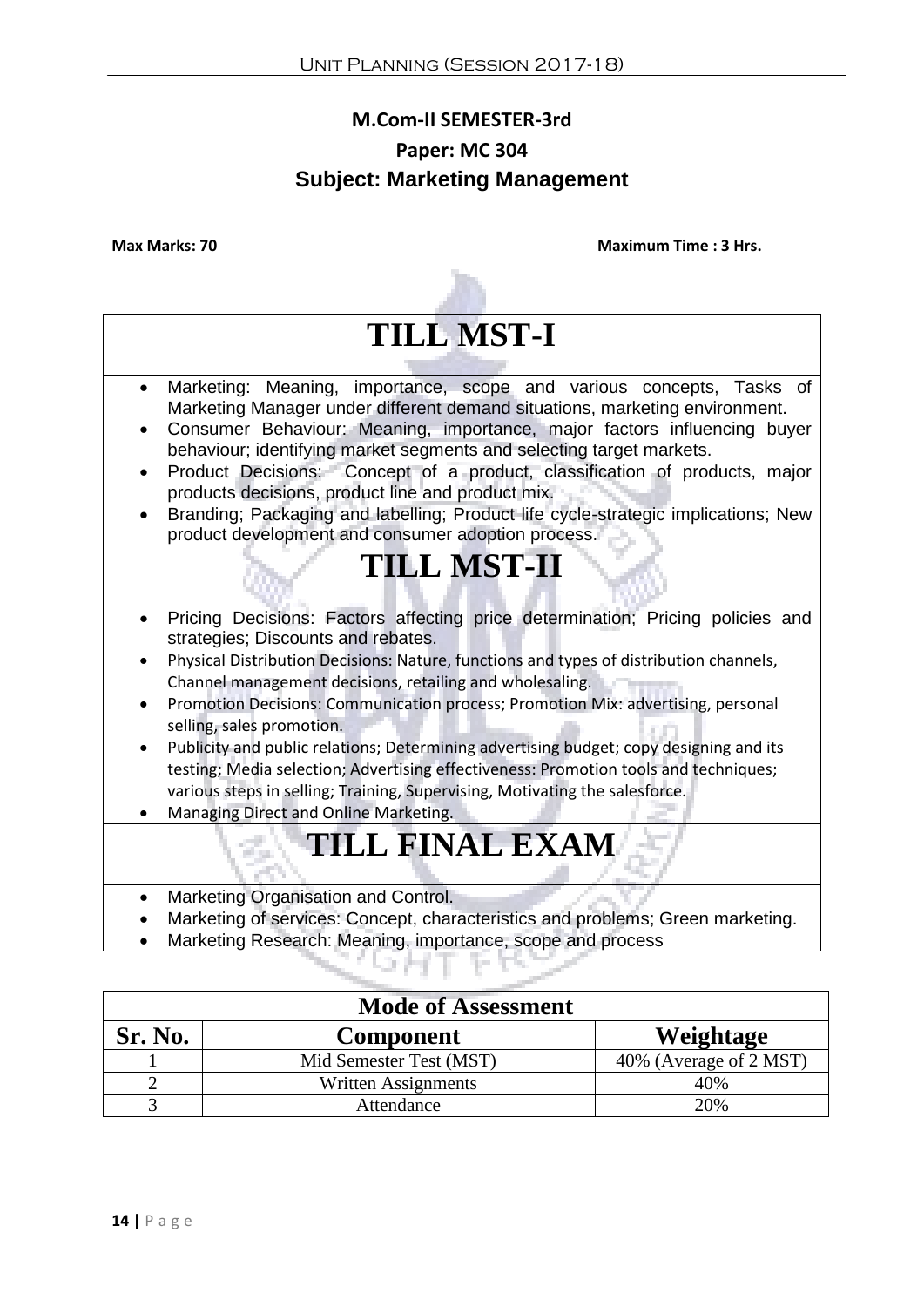## **M.Com-II SEMESTER-3rd Paper: MC 305(ii) Subject: Management of Financial Services**



- Forfeiting. Plastic Money: Concept, various forms of plastic money.
- Growth and Present Scenario of Plastic Money in India.

| <b>Mode of Assessment</b> |                            |                        |
|---------------------------|----------------------------|------------------------|
| Sr. No.                   | <b>Component</b>           | <b>Weightage</b>       |
|                           | Mid Semester Test (MST)    | 40% (Average of 2 MST) |
|                           | <b>Written Assignments</b> | 40%                    |
|                           | Attendance                 | 20%                    |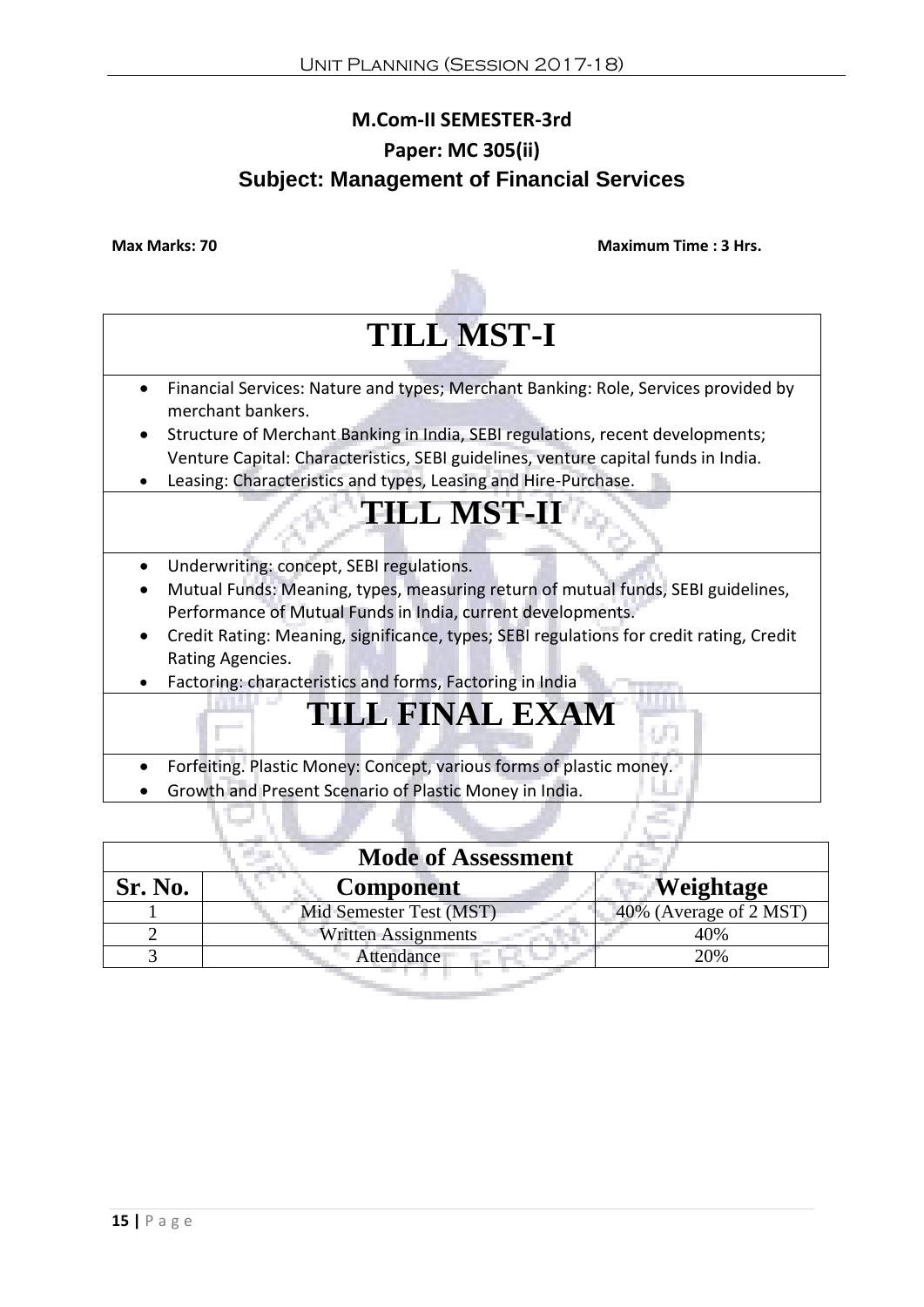## **M.Com-II SEMESTER-4th Paper: MC 401 Subject: Human Resource Management**



| <b>Mode of Assessment</b> |                         |                        |
|---------------------------|-------------------------|------------------------|
| <b>Sr. No.</b>            | <b>Component</b>        | Weightage              |
|                           | Mid Semester Test (MST) | 40% (Average of 2 MST) |
|                           | Written Assignments     | 40%                    |
|                           | Attendance              | 20%                    |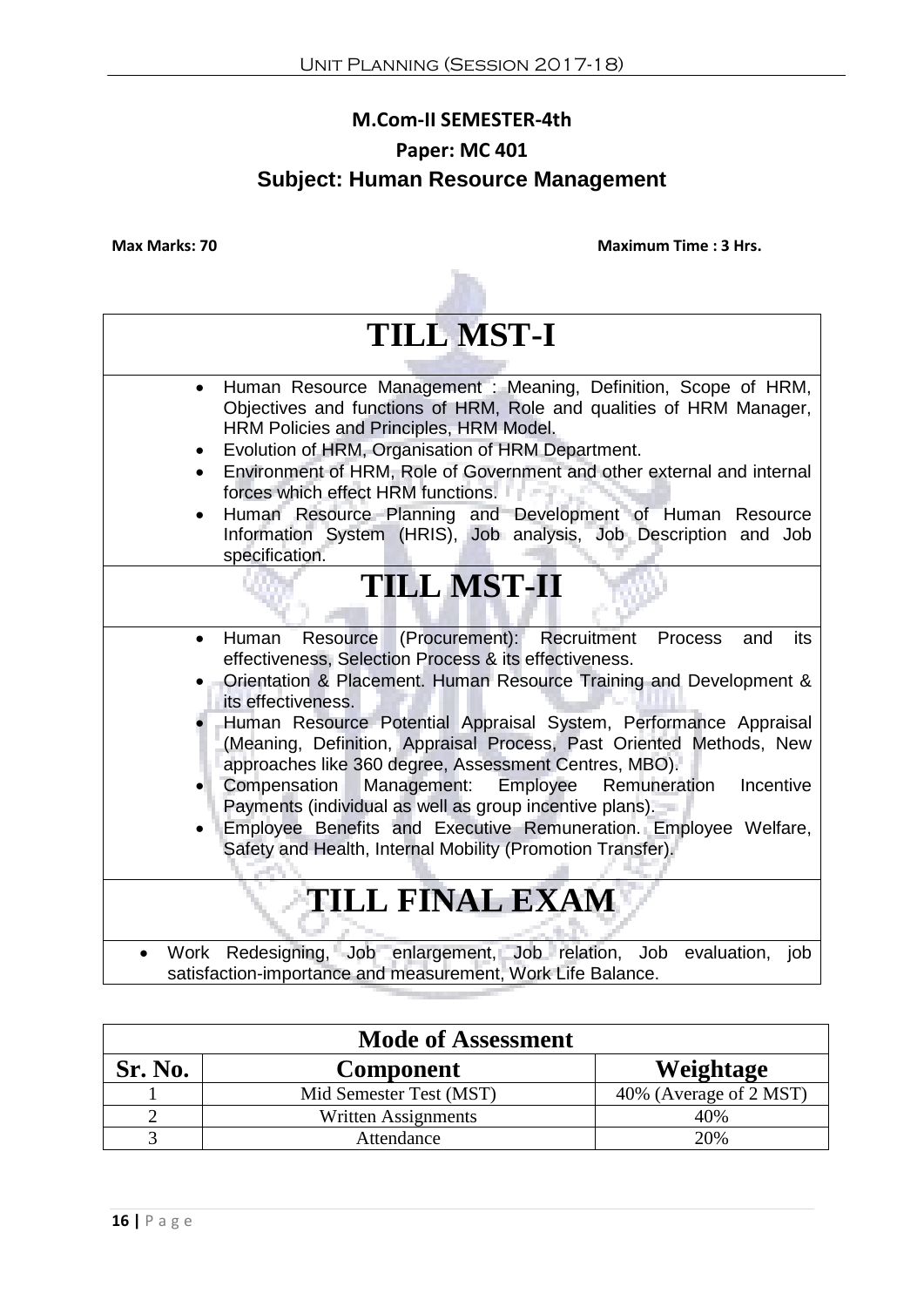#### **M.Com-II SEMESTER-4th**

### **Paper: MC 402**

### **Subject: Fundamentals of Investment**

**Max Marks: 70 Maximum Time : 3 Hrs.**



**Efficient Market Theory: Forms and Tests, Random Walk Hypothesis.** Portfolio Management; Concept, objectives and significance.

| <b>Mode of Assessment</b> |                            |                        |
|---------------------------|----------------------------|------------------------|
| Sr. No.                   | <b>Component</b>           | Weightage              |
|                           | Mid Semester Test (MST)    | 40% (Average of 2 MST) |
|                           | <b>Written Assignments</b> | 40%                    |
|                           | Attendance                 | 20%                    |
|                           |                            |                        |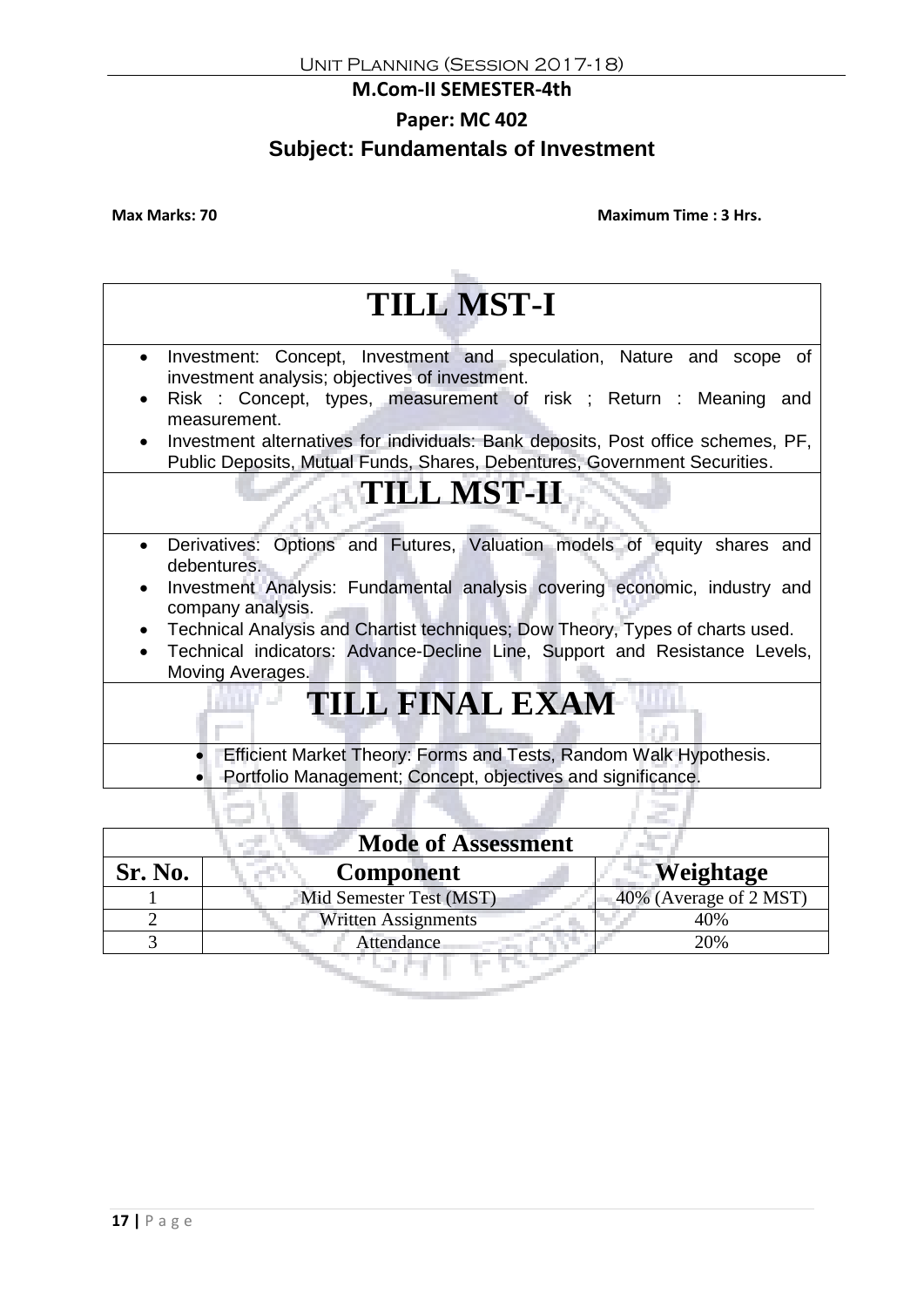#### **M.Com-II SEMESTER-4th**

### **Paper: MC 403**

## **Subject: Banking and Insurance Services**

| <b>TILL MST-I</b>                                                                                                                                                                                                            |  |  |
|------------------------------------------------------------------------------------------------------------------------------------------------------------------------------------------------------------------------------|--|--|
| Banking in India: Functions of Commercial Banks; Deposits: Different<br>deposits products offered by banks.                                                                                                                  |  |  |
| Deposit mobilization by banks: volume and trends, know your customer<br>guidelines.                                                                                                                                          |  |  |
| Credit-Principles of Lending, various credit products/facilities offered by<br>banks, volume and trends, credit appraisal techniques: approach to<br>lending, credit Management, credit monitoring.                          |  |  |
| NPA management, priority sector<br>lending,<br>inclusion,<br>financial<br>securitization.                                                                                                                                    |  |  |
| Management of Funds in Commercial Banks: Liquidity Management,<br>Management of Capital funds, Assets Liabilities Management, Risk<br>Management.                                                                            |  |  |
| <b>TILL MST-II</b>                                                                                                                                                                                                           |  |  |
| Emerging Trends in Banking: Retail Banking, Banking Technology, E-<br>Banking: Distribution Channels: Teller Machines, cash dispensers, ATM,<br>Home Banking, online Banking, E-Payment systems, E-funds transfer<br>system. |  |  |
| Insurance: Introduction to Insurance: Purpose, need and types,<br>organizational structure of Insurance Business in India.                                                                                                   |  |  |
| Legislative framework : Main provisions of IRDA, Entry of Private Sector in<br>Insurance business: progress and problems.                                                                                                    |  |  |
| <b>TILL FINAL EXAM</b>                                                                                                                                                                                                       |  |  |
| Major life and non-life insurance players in India.                                                                                                                                                                          |  |  |
| Risk Management Practices in Insurance sector.                                                                                                                                                                               |  |  |
|                                                                                                                                                                                                                              |  |  |

| <b>Mode of Assessment</b> |                         |                        |
|---------------------------|-------------------------|------------------------|
| Sr. No.                   | <b>Component</b>        | Weightage              |
|                           | Mid Semester Test (MST) | 40% (Average of 2 MST) |
|                           | Written Assignments     | 40%                    |
|                           | Attendance              | 20%                    |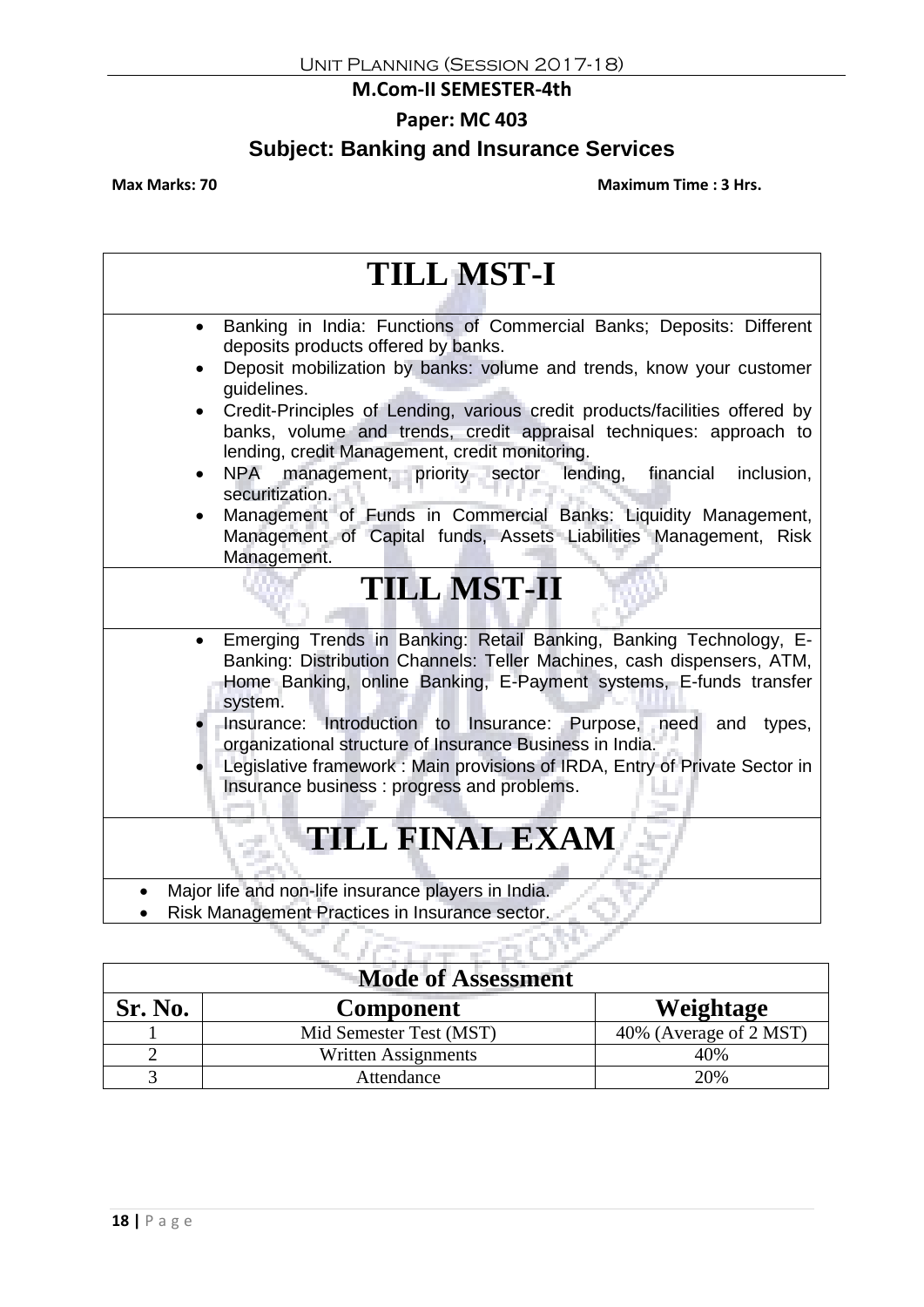## **M.Com-II SEMESTER-4th Paper: MC 404 Subject: Corporate Tax Planning**



| <b>Mode of Assessment</b> |                            |                        |
|---------------------------|----------------------------|------------------------|
| <b>Sr. No.</b>            | <b>Component</b>           | Weightage              |
|                           | Mid Semester Test (MST)    | 40% (Average of 2 MST) |
|                           | <b>Written Assignments</b> | 40%                    |
|                           | Attendance                 | 20%                    |